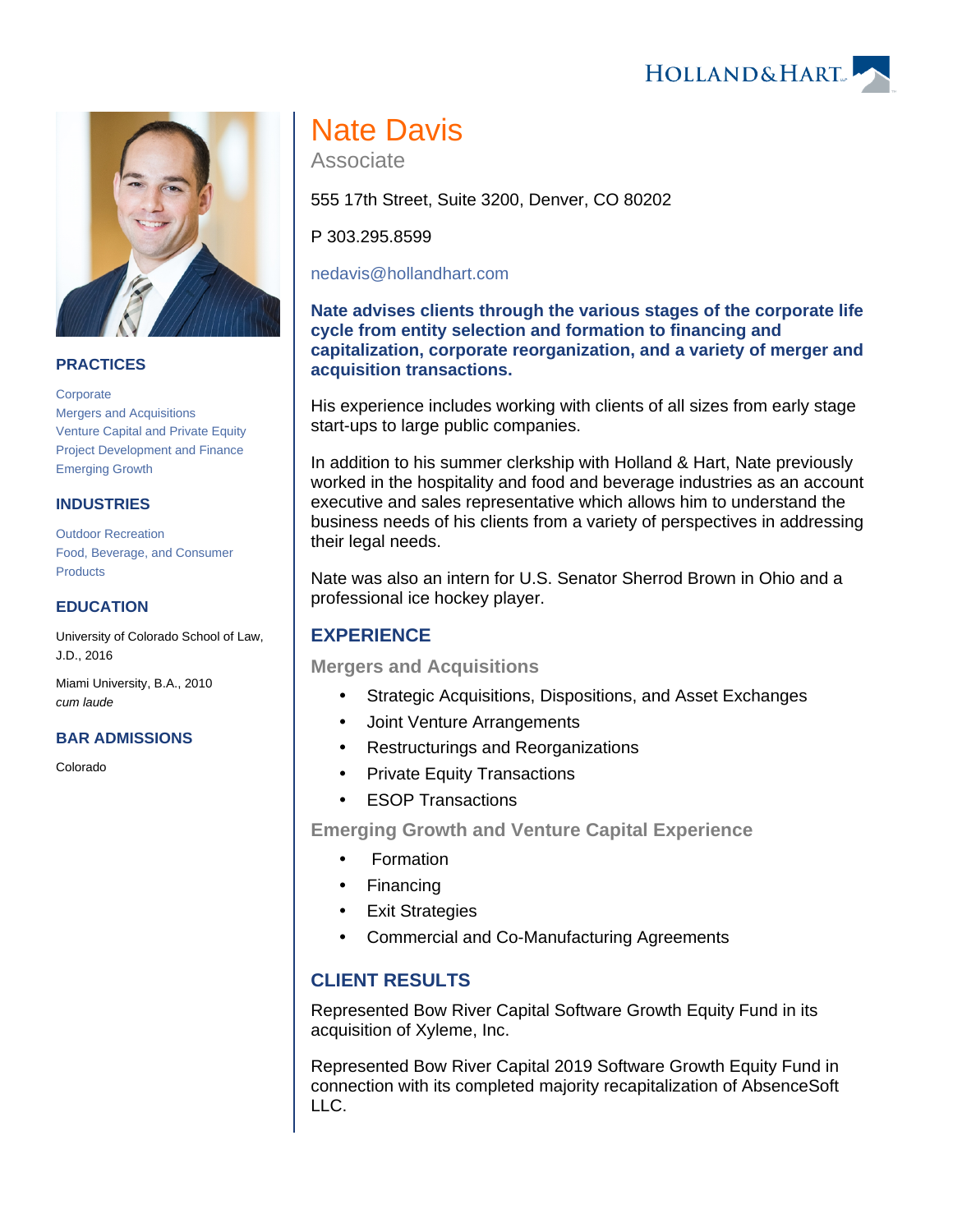

Represented Quiznos in its sale of substantially all of its assets from QCE LLC and its subsidiaries to High Bluff Capital Partners.

Represented Truckee Gaming in its acquisition of the Club Fortune Casino in Henderson, Nevada, from Nevada Gold & Casinos, Inc.

Represented Truckee Gaming in its acquisition of Pioneer Crossing Casinos, consisting of three Northern Nevada casino properties as well as additional land.

Represented Optiv Security Inc. in its acquisition of Comm Solutions.

Represented Stillwater Mining Company in connection with its \$2.2 billion acquisition by Sibanye Gold Limited.

Represented a national block and shape foam manufacturer in its sale to an EPS producer.

Represented Air Methods Corporation in its sale to an affiliate of American Securities for \$2.5 billion.

Represented multiple Colorado concert venues in their sale to strategic buyers.

Represented Colorado-based Juniper Unmanned, Inc. in connection with its closing of a debt facility and a unit financing.

Represented Ascent360, Inc., a leading cloud-based customer data platform company, in connection with its seed-round funding of \$1.9 million.

Represented Goddess Garden Organics, a leader in natural, certifiedorganic sunscreen products, in connection with its receipt of Series A funding from a mission-driven partner and fellow Certified B Corporation®, Renewal Funds.

Represented clients in natural foods, breweries, outdoor recreational, consumer products, and technology industries in Seed stage and Series A capital raises.

Represented MGM Resorts International ("MGM") in the negotiation of a power purchase agreement under which MGM Resorts will purchase all of the energy and associated attributes from an approximately 100MW (AC) photovoltaic solar facility to be located in Clark County, Nevada under development by an affiliate of Invenergy, LLC. This is the first utility-scale power purchase agreement entered into by MGM Resorts and will serve up to 30% of its current load in southern Nevada.

### **PUBLICATIONS**

"[New California Proposition 65 Warning Requirements Apply to the](https://www.hollandhart.com/34702)  [Outdoor Recreation Industry,](https://www.hollandhart.com/34702)" Holland & Hart News Update, Co-Author, 08/08/2018